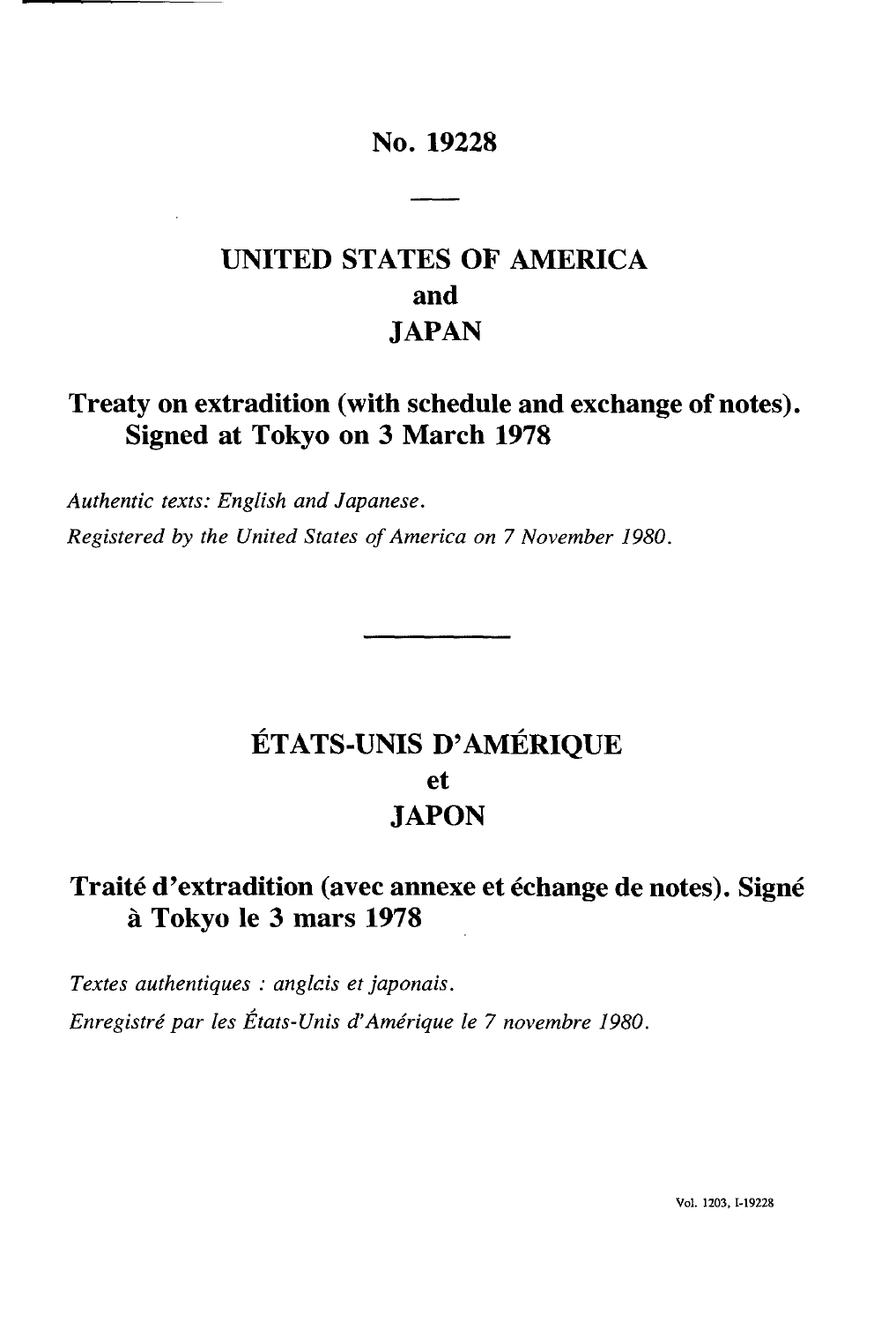### TREATY<sup>1</sup> ON EXTRADITION BETWEEN THE UNITED STATES OF AMERICA AND JAPAN

The United States of America and Japan,

Desiring to make more effective the cooperation of the two countries for the repres sion of crime,

Have agreed as follows:

*Article I.* Each Contracting Party undertakes to extradite to the other Party, in accordance with the provisions of this Treaty, any person found in its territory and sought by the other Party for prosecution, for trial, or to execute punishment for any offense specified in paragraph 1 of Article II. When the offense was committed outside the territory of the requesting Party, the conditions specified in paragraph 1 of Article VI, *inter alia,* shall be applied.

*Article 11.* 1. Extradition shall be granted in accordance with the provisions of this Treaty for any offense listed in the Schedule annexed to this Treaty, which forms an integral part of this Treaty, when such an offense is punishable by the laws of both Contracting Parties by death, by life imprisonment, or by deprivation of liberty for a period of more than one year; or for any other offense when such an offense is punishable by the federal laws of the United States and by the laws of Japan by death, by life imprisonment, or by deprivation of liberty for a period of more than one year.

Extradition shall be granted for any offense of which one of the above-mentioned offenses is a substantial element, even if, for purposes of granting federal jurisdiction to the United States Government, interstate transporting, or the use of the mails or other interstate facilities is also an element of the specific offense.

2. In the case in which the person sought has been sentenced by a court of the requesting Party for any offense to which paragraph 1 applies, extradition shall be granted only if the person has been sentenced to death or if the sentence remaining to be served is at least four months.

*Article III.* Extradition shall be granted only if there is sufficient evidence to prove either that there is probable cause to suspect, according to the laws of the requested Party, that the person sought has committed the offense for which extradition is requested or that the person sought is the person convicted by a court of the requesting Party.

*Article IV.* 1. Extradition shall not be granted under this Treaty in any of the following circumstances:

- (1) When the offense for which extradition is requested is a political offense or when it appears that the request for extradition is made with a view to prosecuting, trying or punishing the person sought for a political offense. If any question arises as to the application of this provision, the decision of the requested Party shall prevail.
- (2) When the person sought has been prosecuted or has been tried and convicted or acquitted by the requested Party for the offense for which extradition is requested.
- (3) In the case of a request for extradition emanating from Japan, when the prosecution of the offense for which extradition is requested would be barred by lapse of time, under the laws of the United States.

<sup>1</sup> Came into force on 26 March 1980, i.e., the thirtieth day after the date of the exchange of the instruments of ratification, which took place at Washington on 25 February 1980, in accordance with article XVI (1).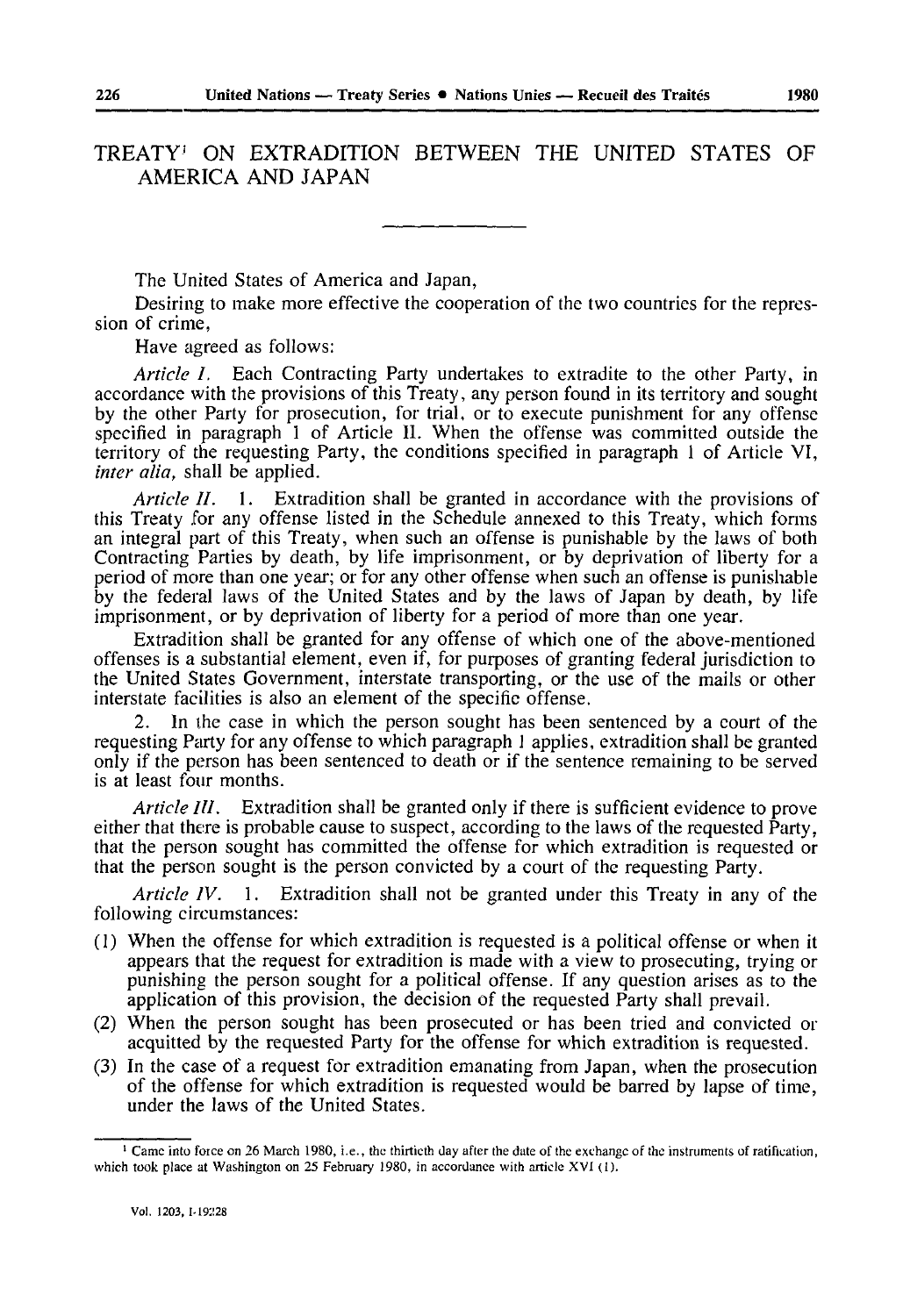(4) In the case of a request for extradition emanating from the United States, when the imposition or the execution of punishment for the offense for which extradition is requested would be barred by reasons prescribed under the laws of Japan, including lapse of time:

*(a)* If Japan were to have jurisdiction over the offense, or

*(b)* If Japan in fact has such jurisdiction and the trial were to be held in its court.

The requested Party may refuse extradition when the person sought has been tried and acquitted, or has undergone the execution of punishment in a third State for the offense for which extradition is requested.

3. When the person sought has been prosecuted or has not undergone the execution of punishment in the territory of the requested Party for an offense other than that for which extradition is requested, the requested Party may defer his surrender until the conclusion of the trial and the full execution of any punishment he may be or may have been imposed.

*Article V.* The requested Party shall not be bound to extradite its own nationals, but it shall have the power to extradite them in its discretion.

*Article VI.* 1. When the offense for which extradition is requested has been committed outside the territory of the requesting Party, the requested Party shall grant extradition if the laws of that Party provide for the punishment of such an offense committed outside its territory, or if the offense has been committed by a national of the requesting Party.

For the purposes of this Treaty, the territory of a Contracting Party means all areas of land, water and airspace under the sovereignty or authority of that Contracting Party, including any vessel registered in that Contracting Party, and any aircraft registered in that Contracting Party provided that the aircraft is in flight. For the purposes of this provision an aircraft shall be considered to be in flight at any time from the moment when all its external doors are closed following embarkation until the moment when any such door is opened for disembarkation.

*Article VII.* 1. The requesting Party shall not, except in any of the following circumstances, detain, prosecute, try nor punish a person surrendered under this Treaty for an offense other than that for which extradition has been granted, nor extradite him to a third State, provided that these stipulations shall not apply to offenses committed after the extradition:

- (1) When he has left the territory of the requesting Party after his extradition and has voluntarily returned to it.
- (2) When he has not left the territory of the requesting Party within forty-five days from the day when he has been set free to do so.
- (3) When the requested Party has consented to his detention, prosecution, trial or pun ishment for an offense other than that for which extradition has been granted or to his extradition to a third State.

2. The requesting Party may detain, prosecute, try or punish the person surrendered under this Treaty for any offense for which extradition is to be granted in accordance with paragraph 1 of Article II, in so far as such measures are instituted upon the basic facts which constitute the offense for which extradition has been granted.

*Article VIII.* 1. The request for extradition shall be made through the diplomatic channel.

2. The request for extradition shall be accompanied by:

*(a)* Documents which describe the identity of the person sought;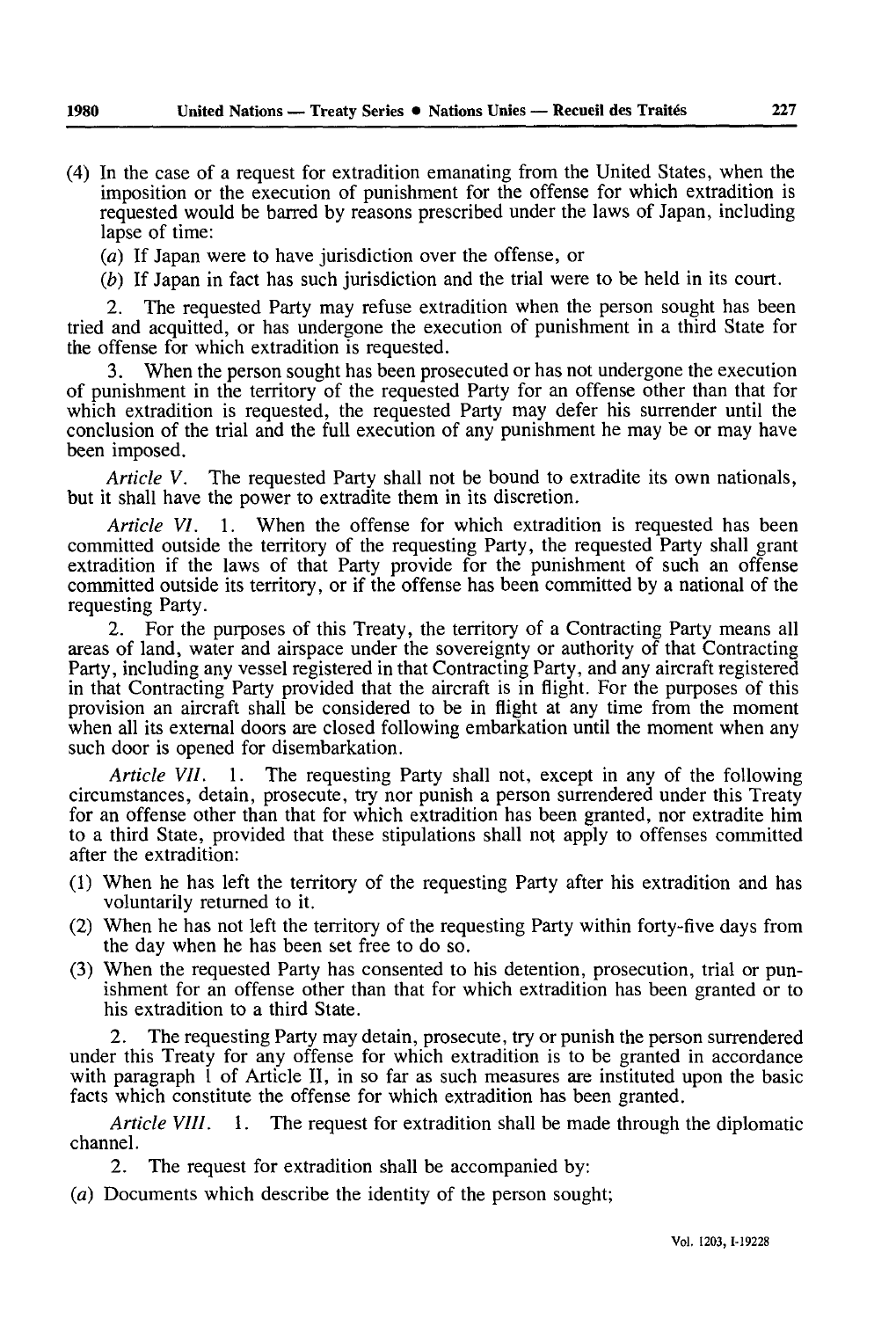- *(b)* A statement of the facts of the case;
- (c) The texts of the laws describing the essential elements and the designation of the offense for which extradition is requested;
- *(d)* The texts of the laws describing the punishment for the offense; and
- *(e)* The texts of the laws describing the time limit on the prosecution or the execution of punishment for the offense.

3. When the request for extradition relates to a person who has not yet been convicted, it shall be accompanied by:

- *(a) A* copy of the warrant of arrest issued by a judge or other judicial officer of the requesting Party;
- *(b)* Evidence proving that the person sought is the person to whom the warrant of arrest refers; and
- (c) Such evidence as would provide probable cause to suspect, according to the laws of the requested Party, that the person sought has committed the offense for which extradition is requested.

4. When the request for extradition relates to a convicted person, it shall be ac companied by:

- *(a)* A copy of the judgment of conviction imposed by a court of the requesting Party;
- *(b)* Evidence proving that the person sought is the person to whom the conviction refers; and
- (c) (i) A copy of the warrant of arrest, if the convicted person was not sentenced; or (ii) A copy of the sentence imposed and a statement showing to what extent the sentence has not been carried out, if the convicted person was sentenced.

5. The request for extradition shall be accompanied by all other information as may be required by the laws of the requested Party.

6. All the documents to be submitted by the requesting Party in accordance with the provisions of this Treaty shall be duly certified as required by the laws of the requested Party, and accompanied by a duly certified translation in the language of the requested Party.

7. If the executive authority of the requested Party considers that the information furnished in support of the request for extradition of a person sought is not sufficient to fulfill the requirements of this Treaty, that authority shall so notify the requesting Party, in order to enable the requesting Party to submit additional information before that authority determines whether to submit the request to a court of the requested Party. That authority may fix a time limit for the submission of such information.

*Article IX.* 1. In case of urgency the requested Party may provisionally detain the person to be sought when the requesting Party submits an application for provisional detention through the diplomatic channel, notifying the requested Party that a warrant of arrest has been issued or a sentence imposed for an offense for which extradition is to be granted in accordance with paragraph 1 of Article II and assuring the requested Party that a request for extradition will be made. The application for provisional detention shall describe the identity of the person to be sought and the facts of the case, and shall contain such further information as may be required by the laws of the requested Party.

If the requesting Party fails to present the request for extradition within fortyfive days from the date of provisional detention, the person detained shall be set at liberty, provided that this stipulation shall not prevent the requested Party from instituting a proceeding with a view to extraditing the person sought if a request for extradition is subsequently received.

Vol. 1203, 1-19228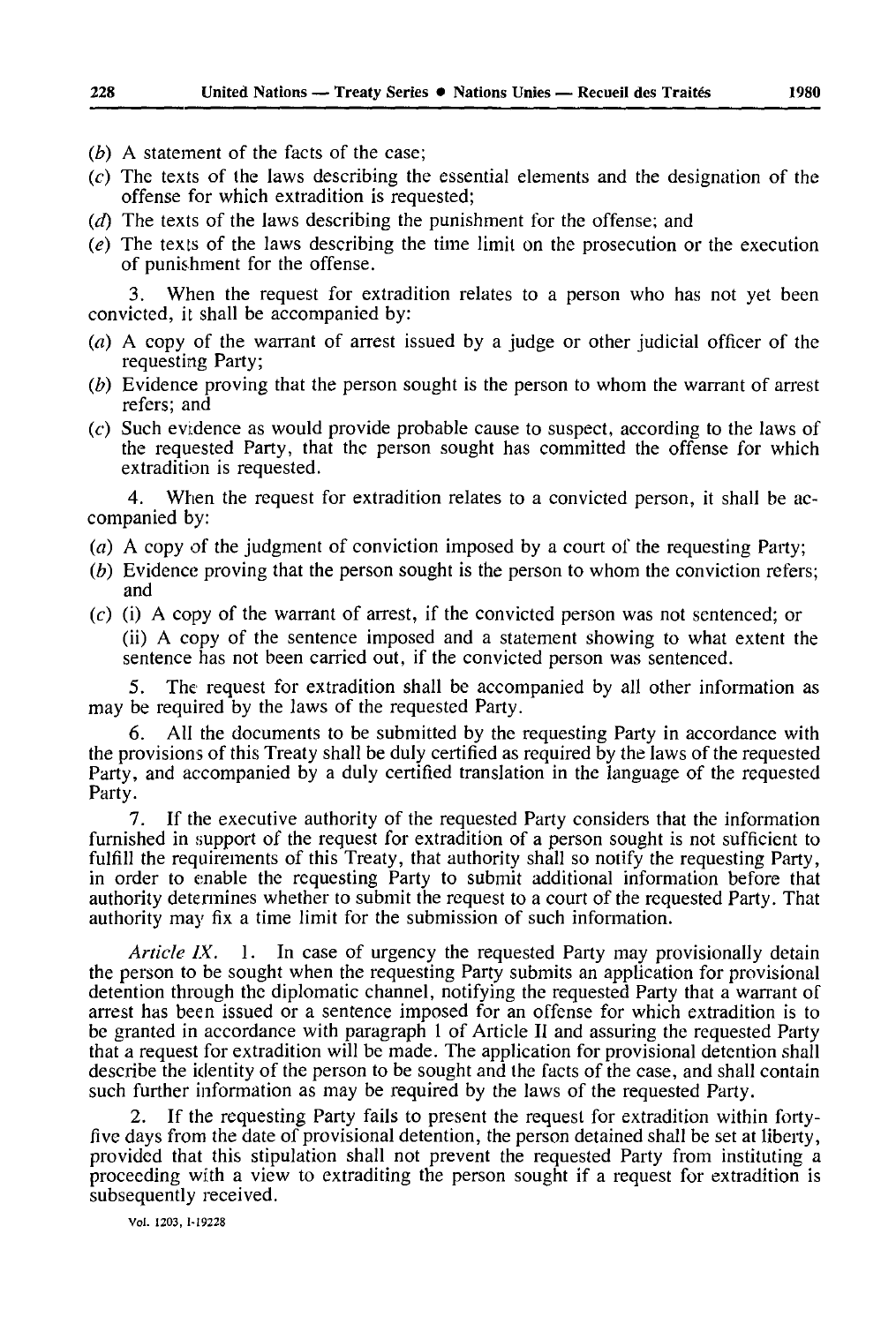*Article X.* When a person sought advises a court or other competent authorities of the requested Party that he waives his rights to internal procedures required for his extradition, that Party shall take all necessary measures to expedite the extradition to the extent permitted under its laws.

*Article XI*. The requested Party, upon receiving requests from the other Contracting Party and from a third State or States for the extradition of the same person either for the same offense or for different offenses, shall determine to which of the requesting States it will extradite that person.

*Article XII.* 1. The requested Party shall promptly communicate to the requesting Party through the diplomatic channel the decision on the request for extradition.

If an order to surrender has been issued by the competent authority of the requested Party and the requesting Party fails to receive the person sought within such time as may be stipulated by the laws of the requested Party, it may set him at liberty and may subsequently refuse to extradite that person for the same offense. The requesting Party shall promptly remove the person received from the territory of the requested Party.

*Article XIII.* To the extent permitted under the laws of the requested Party and subject to the right of third parties, all articles acquired as a result of the offense or which may be required as evidence shall be surrendered if extradition is granted.

*Article XIV.* 1. The requested Party shall make all necessary arrangements with respect to internal procedures, including the detention of the person sought, arising out of the request for extradition and bear the expenses by reason thereof, provided that expenses incurred for the transportation of the person ordered to be surrendered shall be paid by the requesting Party.

2. The requested Party shall not make any pecuniary claim against the requesting Party by reason of any compensation paid to a person sought for the damages caused to him by his detention, examination or surrender under the provisions of this Treaty.

*Article XV.* 1. Each Contracting Party shall grant to the other Party the right to transport through its territory a person surrendered to the other Party by a third State on request made through the diplomatic channel except in any of the following circumstances:

- (1) When the criminal act which has given rise to the extradition would not constitute an offense under the laws of the Contracting Party through which transit is requested.
- (2) When the criminal act which has given rise to the extradition is a political offense or when it appears that the request for extradition is made with a view to prosecuting, trying or punishing the person surrendered for a political offense. If any question arises as to the application of this provision, the decision of the Contracting Party through which transit is requested shall prevail.
- (3) When reasons of public order are opposed to transit.

2. In the case above, the Contracting Party to which extradition has been granted shall reimburse the Contracting Party through whose territory transportation has been made for any expenses incurred by the latter in connection with such transportation.

*Article XVI.* 1. This Treaty shall be subject to ratification and the instruments of ratification shall be exchanged at Washington as soon as possible. It shall enter into force on the thirtieth day after the date of the exchange of the instruments of ratification.

2. This Treaty shall also apply to any offense specified in paragraph 1 of Article II committed before this Treaty enters into force.

3. On the entry into force of this Treaty, the Treaty of Extradition signed at Tokyo on April 29, 1886' and the Supplementary Convention of Extradition signed at Tokyo

<sup>1</sup> Charles I. Bevans, *Treaties and Other International Agreements of the United States of America 1776-1949* (Department of State Publication 8615), March 1972, vol. 9, p. 383.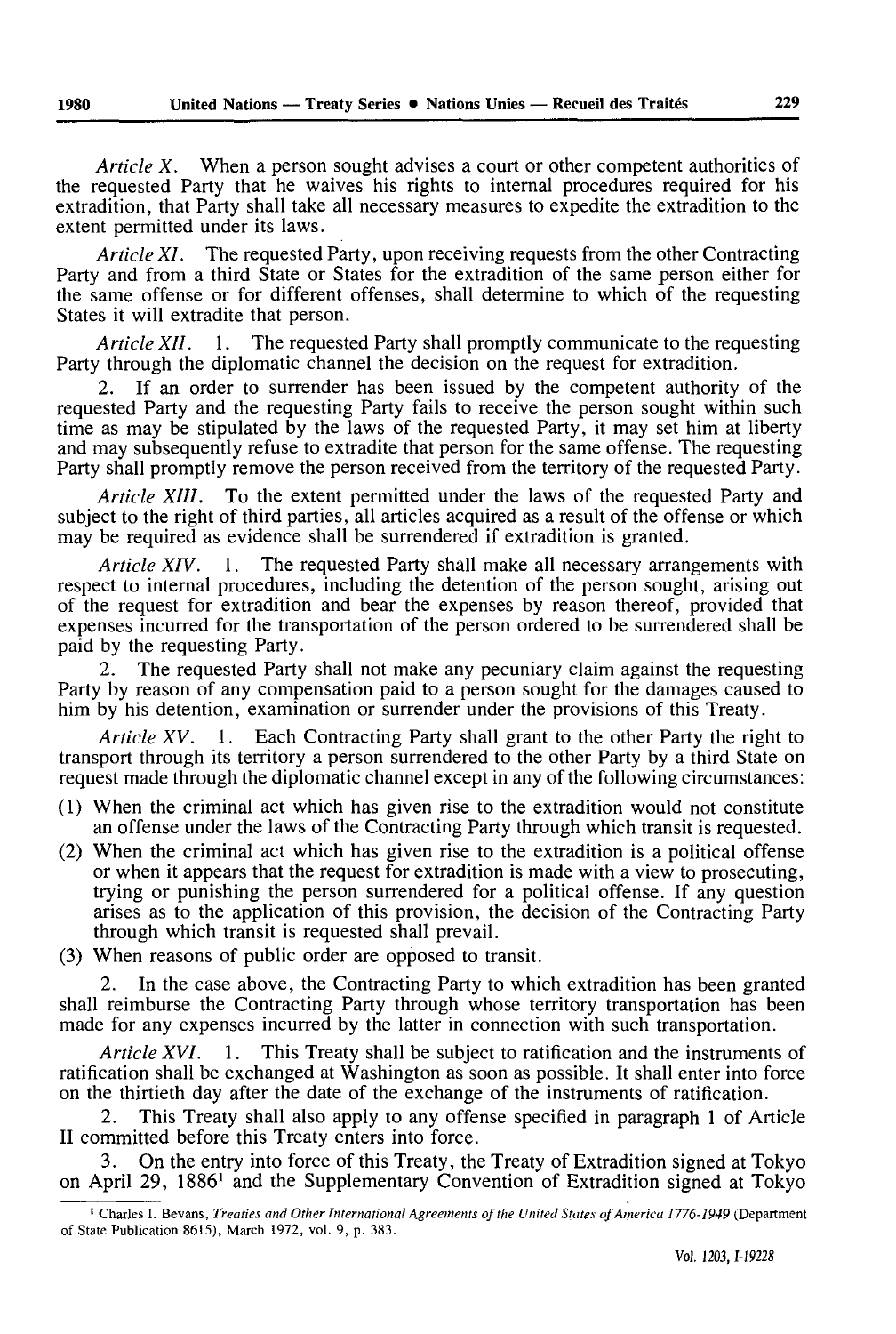on May 17, 1906<sup>1</sup> between the United States of America and Japan shall terminate, provided that any extradition case pending in the requested Party at the time this Treaty enters into force shall remain subject to the procedures specified in the above-mentioned Treaty of Extradition and the Supplementary Convention of Extradition.

4. Either Contracting Party may terminate this Treaty at any time by giving six months' written notice to the other Party.

IN WITNESS WHEREOF, the undersigned, being duly authorized thereto by their re spective Governments, have signed this Treaty.

DONE in duplicate, in the English and Japanese languages, both equally authentic, at Tokyo, this third day of March, one thousand nine hundred and seventy-eight.

> For the United States of America:  $[Signed - Sign@]$ <sup>2</sup>

For Japan:

*[Signed — Signé] <sup>3</sup>*

#### **SCHEDULE**

- 1. Murder, manslaughter, including causing death through solicitation or assistance.
- 2. Assault made with intent to commit murder.
- 3. Malicious wounding, injury or assault.
- 4. Illegal abortion.
- 5. Abandonment which causes bodily harm or death.
- 6. An offense relating to kidnapping, abduction or unlawful arrest or imprisonment.
- 7. Threat.
- 8. Rape, indecent assault.
- 9. An offense relating to pandering or prostitution.
- 10. An offense relating to obscene material.
- 11. Bigamy,
- 12. Burglary.
- 13. Robbery.
- 14. Larceny.
- 15. Extortion, blackmail.
- 16. Fraud (obtaining property, money, valuable securities, or other things of economic value by false pretenses or by fraudulent means).
- 17. Embezzlement, breach of trust by a person who is in a fiduciary relationship.
- 18. An offense relating to unlawfully obtained property.
- 19. An offense relating to damage of property, documents, or facilities.
- 20. An offense against the laws relating to protection of industrial property or copyright.
- 21. Obstruction of business by violence or threat.
- 22. Arson, burning through gross negligence.
- 23. Leading, directing or inciting a riot.
- 24. An offense against the laws relating to protection of public health.

<sup>1</sup> Charles I. Bevans, *Treaties and Other Internationa/ Agreements of the United States of America 1776-1949*  (Department of State Publication 8615), March 1972, vol. 9, p. 404.

<sup>&</sup>lt;sup>2</sup> Signed by Michael J. Mansfield - Signé par Michael J. Mansfield.

<sup>&</sup>lt;sup>3</sup> Signed by Sunao Sonoda — Signé par Sunao Sonoda.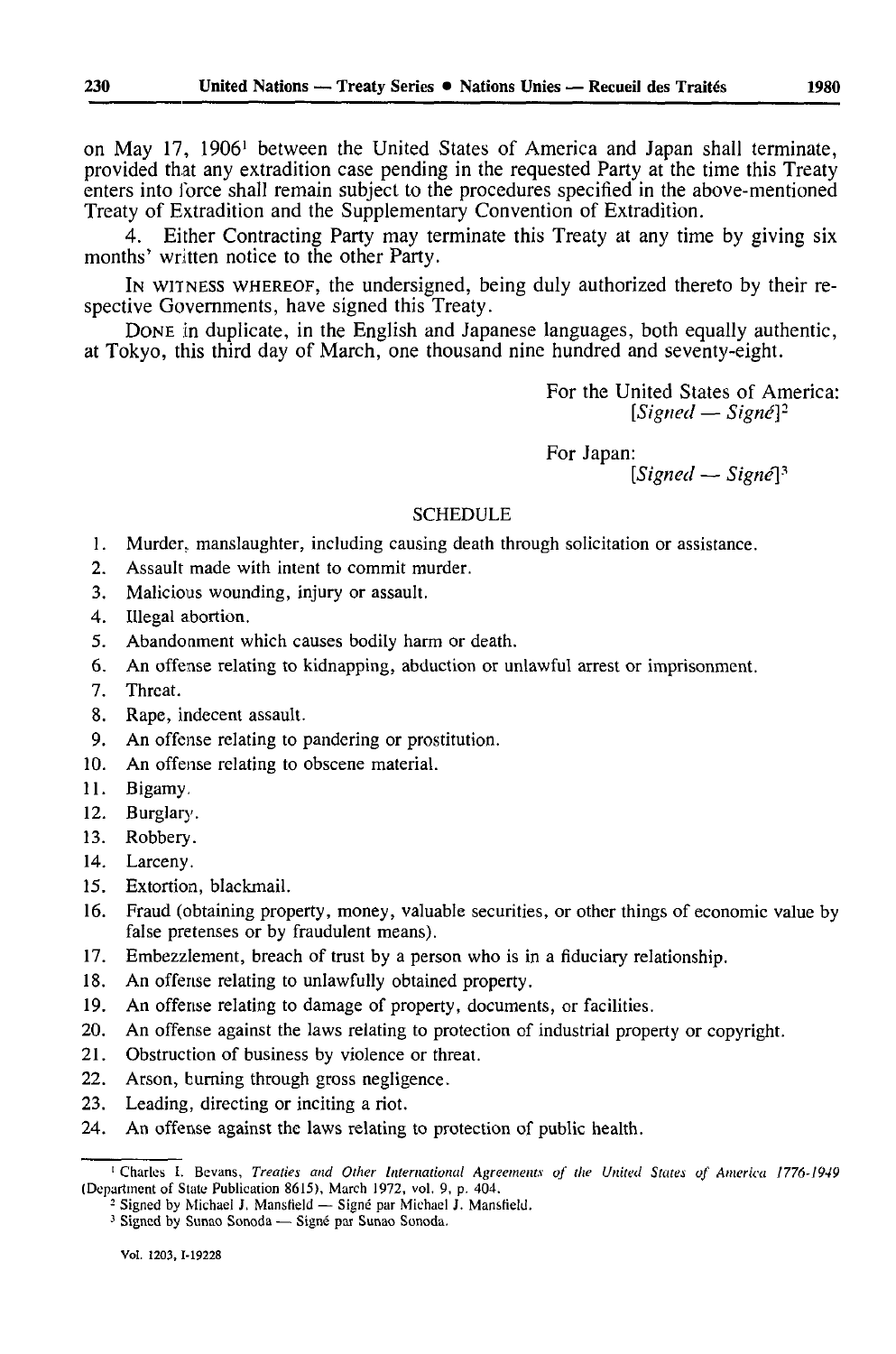- 25. An offense endangering public safety through explosion, water power or other destructive means.
- 26. Piracy according to the law of nations.
- 27. An offense relating to unlawful seizure or exercise of control of trains, aircraft, vessel or other means of transportation.
- 28. An offense interfering with or endangering the normal operation of trains, aircraft, vessel or other means of transportation.
- 29. An offense against the laws relating to the control of explosive substances, incendiary devices or dangerous or prohibited weapons.
- 30. An offense against the laws relating to the control of narcotic drugs, cannabis, psychotropic drugs, cocaine, or their precursors or derivatives, or other dangerous drugs or chemicals.
- 31. An offense against the laws relating to the control of poisons or other substances injurious to health.
- 32. An offense relating to forgery or counterfeiting.
- 33. An offense against the laws relating to the control of gambling or lotteries.
- 34. Assault or threat upon public official relating to the execution of his duty.
- 35. An offense relating to false statements.
- 36. An offense relating to perjury.
- 37. An offense relating to escape from confinement of a person detained or serving a sentence for an offense specified in paragraph 1 of Article II of this Treaty.
- 38. An offense relating to obstruction of justice, including harboring criminals and suppressing or destroying evidence.
- 39. Bribery.
- 40. An offense relating to abuse of official authority.
- 41. An offense against the laws relating to the control of public elections or political contributions and expenditures.
- 42. An offense relating to willful evasion of taxes and duties.
- 43. An offense against the laws relating to the control of companies or other corporations.
- 44. An offense against the laws relating to bankruptcy or rehabilitation of a company.
- 45. An offense against the laws relating to prohibition of private monopoly or unfair business transactions.
- 46. An offense against the laws relating to the control of exportation and importation or inter national transfer of funds.
- 47. Attempt, conspiracy, assistance, solicitation, preparation for, or participation in, the com mission of any of the above-mentioned offenses.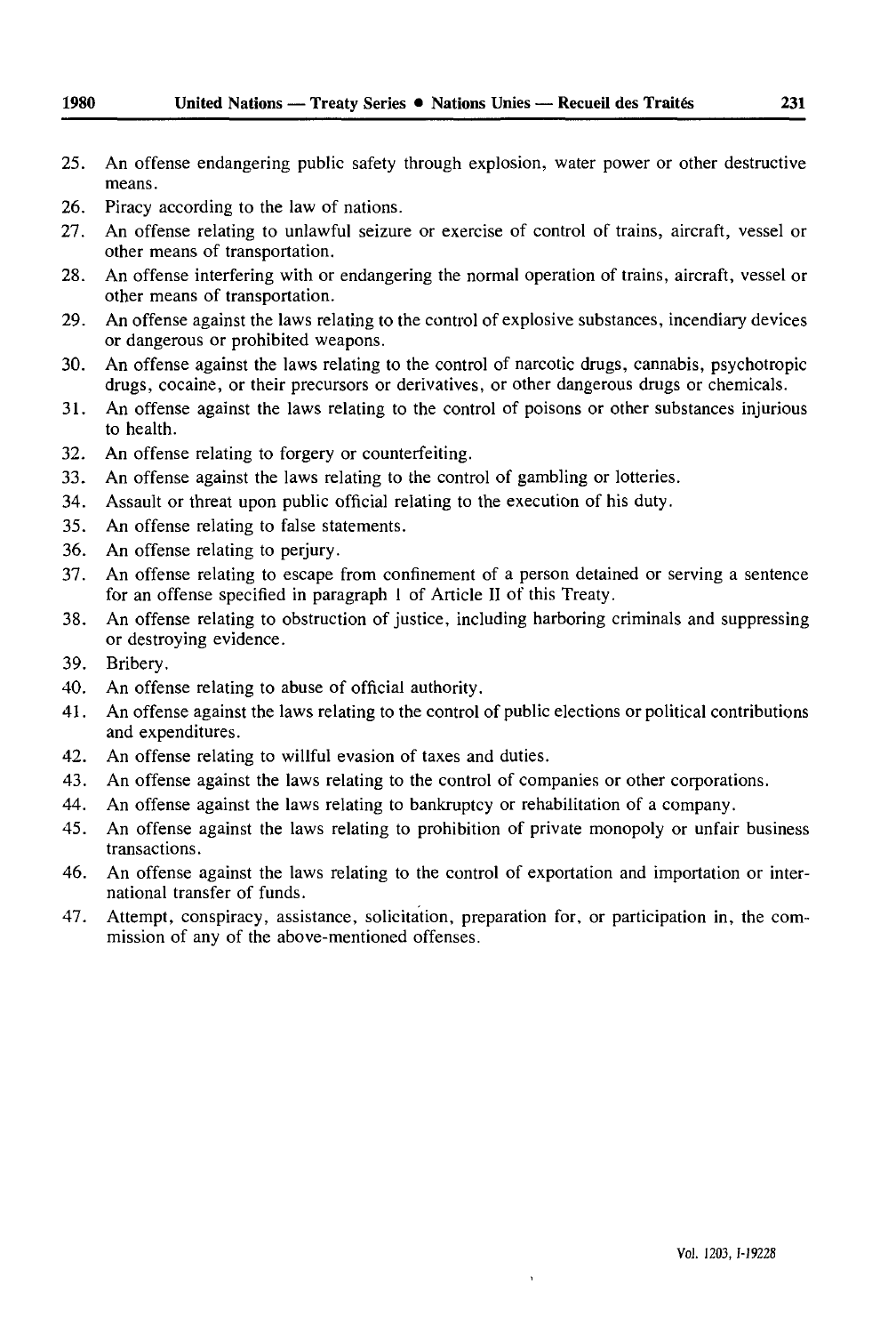### EXCHANGE OF NOTES — ÉCHANGE DE NOTES

 $\mathbf{I}$ 

Tokyo, March 3, 1978

Excellency,

I have the honour to refer to the Treaty on Extradition between the United States of America and Japan signed today and to confirm, on behalf of the Government of the United States of America, the following understanding reached between the representa tives of the two Governments:

- 1. The term "arrangements" in Article XIV of this Treaty includes, for the United States of America, arrangements for representation on behalf of the Government of Japan by appropriate legal officers of the United States of America, and for Japan, necessary arrangements to be made by appropriate legal officers of Japan for a request for extradition emanating from the United States of America.
- 2. Nothing in this Treaty shall affect the rights and obligations that the Contracting Parties have pursuant to the Agreement under Article VI of the Treaty of Mutual Cooperation and Security between the United States of America and Japan, Regarding Facilities and Areas and the Status of United States Armed Forces in Japan signed at Washington on January 19, I960. <sup>1</sup>

I should be grateful if Your Excellency would confirm the foregoing understanding on behalf of the Government of Japan.

I avail myself of this opportunity to renew to Your Excellency the assurance of my highest consideration.

> $[Signal - Sign\ell]^2$ Ambassador Extraordinary and Plenipotentiary of the United States of America

His Excellency Mr. Sunao Sonoda Minister for Foreign Affairs of Japan

<sup>1</sup> United Nations, *Treaty Series,* vol. 373, p. 207.

<sup>&</sup>lt;sup>2</sup> Signed by Michael J. Mansfield - Signé par Michael J. Mansfield,